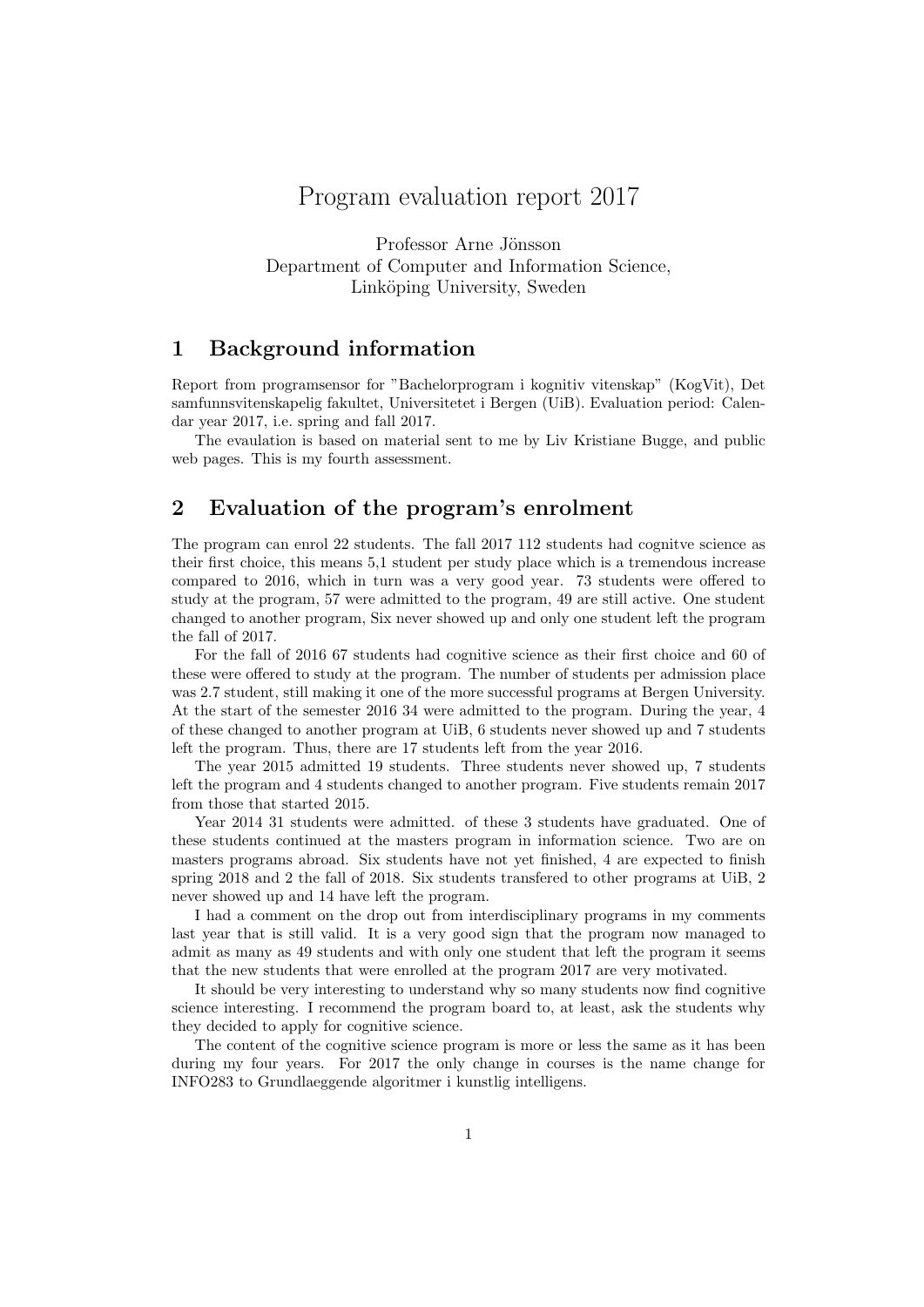## 3 Evaluation of program courses

In this section I look at each course that cognitive science students have taken during 2017. Courses the first two years are compulsory. The final year students can choose more freely which courses to take.

## 3.1 Semester 1

The first semester contains three courses:

## EXPHIL-PSSEM Examen philosophicum, 10 sp

This is a general course with no specific content related to cognitive science. No course evaluation 2017.

#### INF100 Grunnkurs i programmering, 10 sp

This is an introductory programming course. No content specific for cognitive science but being able to write computer programs is essential for cognitive scientists. To the exam 47 students were registered, 29 passed, and 11 did not show up. Mean grade C. There was a detailed course evaluation for the fall 2016 that gave the course rather good scores. No evaluation for 2017.

#### EXFAC00SK Examen facultatum, Språk og kommunikasjon, 10 sp

This is also a general course. Understanding language and human communication is an integral part of cognitive science. To the exam 42 students were registered, 30 passed, and 8 did not show up. Mean grade C. No course evaluation 2017.

#### 3.2 Semester 2

The second semester comprises four courses, as LOG110 and INFO102 are 5 sp each.

#### LOG110 Introduksjon til formal logikk, 5 sp

This is an introductory course and includes propositional and predicate logic, the most common means for formal representations of knowledge. To the exam 24 students were registered, 21 passed, and 3 did not show up. Mean grade B. No course evaluation 2017.

#### LOG111 Deduksjon og metalogik, 10 sp

This course builds on LOG110 and focuses on natural deduction. To the exam 24 students were registered, 19 passed, and 4 did not show up. Mean grade C. No course evaluation 2017.

#### INFO102 Formelle metodar for informasjonsvitskap, 5 sp

This course provides basic knowledge on logic, set theory, relations, graphs and functions, concepts that are important in programming. To the exam 4 students were registered and 3 passed. Mean grade C. There is a techers's course assessment for 2017 that indicates that the course is relevant, especially at the end, where the relevans for computer science is more obvious. It is not possible to distinguish the responses for the cognitive science students and thus not possible to assess their opinion on relevans. The work load is ok.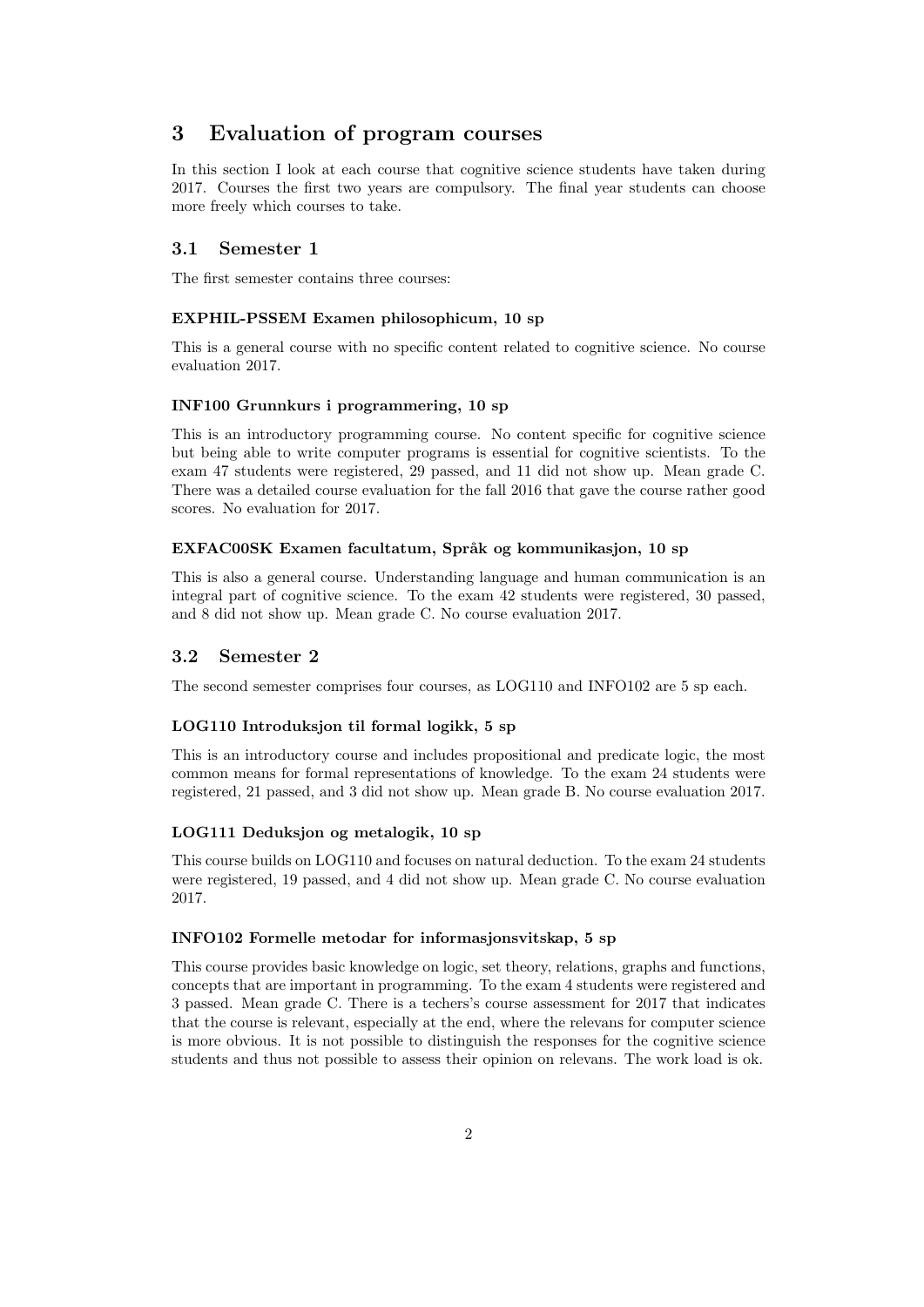#### KOGVIT101 Introduction to the Cognitive Sciences, 10 sp

This course provides an overview of cognitive science and as such it is very important for the program. To the exam 22 students were registered, 19 passed, and 4 did not show up. Mean grade B. There was a teacher assessment 2016 indicating that the course works well. One note is that the teacher focused on machine learning in this course which was appreciated by the students. No course evaluation 2017.

## 3.3 Semester 3

This is another semester with four courses.

## DASPSTAT Statistikk for kognisjonsforskning, 5 sp

In this course quantitative methods are presented with a focus on statistical analysis. To the exam 18 students were registered, 15 passed, and 3 did not show up. Mean grade B. There is no course evaluation 2017.

#### INFO282 Knowledge Representation and Reasoning, 10 sp

This seems to be a classical introduction to AI course, a topic that is one of the cornerstones of cognitive science. To the exam 15 students were registered, 11 passed, and 4 did not show up. Mean grade C. There is a teacher's assessment of the course for 2017. The teacher thinks that the course followed the plan and worked fine except for problems with the class rooms being too small.

### INFO283 Problemløysing og søk i kunstig intelligens, 5 sp

This course complements INFO282 and includes the AI techniques search and machine learning. To the exam 18 students were registered, 15 passed, and 3 did not show up. Mean grade C. There is a teacher course assessment for the course provided 2017, group 2. Overall the course is much appreciated. The lectures and seminars are good. Work load may be a bit high, especially the programming exercises, but the material is interesting enough for the students to accept that.

#### LING122 Språg og kognisjon, 10 sp

In this course cognitive and psychological aspects of language is emphasised. To the exam 17 students were registered, 15 passed, and 2 did not show up. Mean grade B. No course evaluation 2017.

#### 3.4 Semester 4

This semester comprises three courses.

#### PSYK120 Biologisk og kognitiv psykologi, 10 sp

This course includes two of the most important areas of cognitive science, neuroscience and cognitive psychology. To the exam 5 students were registered, 3 passed, and 5 did not show up. Mean grade D. There is no course evaluation 2017.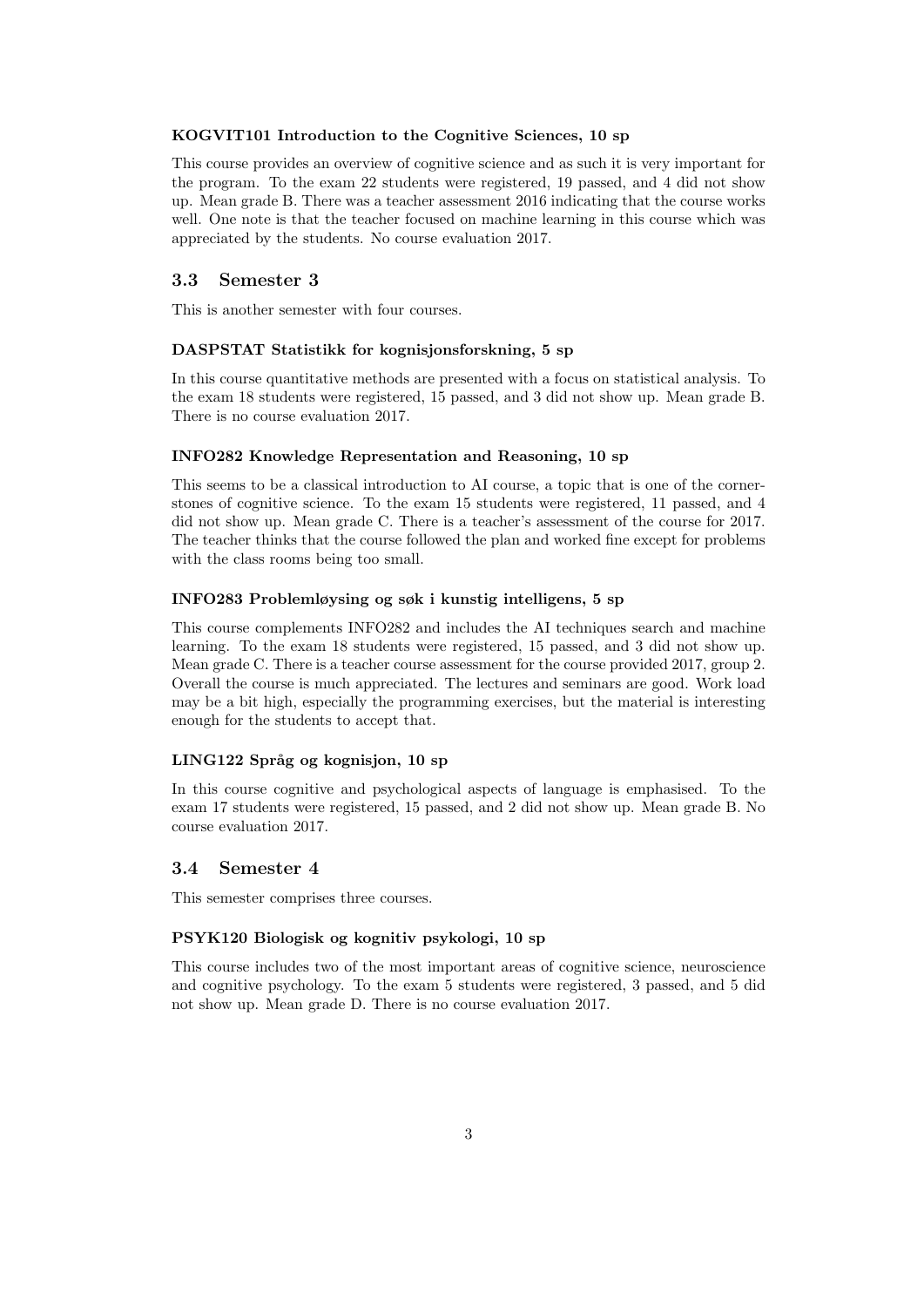#### INF227 Innføring i logikk, 10 sp

This is an introductory course to logic. To the exam 12 students were registered, 6 passed, and 6 did not show up. Mean grade C. There is a student course evaluation for 2017. Only 3 students responded so the results may not be conclusive. The students are very positive about the teachers but not the content, which is considered too mathematical. The teachers comments also point that out and are relevant and something that I have pointed out already in my first evaluation, and will also discuss further below.

#### FIL105 Innføring i sinnsfilosofi, 10 sp

Classical course on philosophy of mind, an important topic in the understanding of human cognition. To the exam 8 students were registered, 7 passed. Mean grade C. No course evaluation 2017.

## 3.5 Semester 5 and 6

For the final year students are encouraged to go abroad or select courses that allow them to enter a master's program in "informasjonsvitenskap"<sup>1</sup> , "informatikk", or philosophy. Informasjonsvitenskap allows the students to select any INFO-course, not already taken, for 50 sp; 10 sp are free. The other specialisations have more or less no free courses.

There are no courses that can be termed cognitive science the last year. For students specialising in informasjonsvitenskap where there are a number of courses to choose from, there are courses such as Interaction Design and Semantic Technologies, that can be considered as applied cognitive science, but for the other there is nothing on cognitive science.

Only five students are still active from those that enrolled 2015, i.e. those that decide on a specialisation the fall of 2017. Two of these specialize in informatikk and three students elect "free" subjects in order to qualify for masters programmes at UiB.

#### 3.5.1 Informasjonsvitenskap

In Informasjonsvitenskap eight courses had students from the cognitive science program.

#### INFO233 Avansert programmering, 10 sp

This is an advanced course on object oriented programming, data structures and algorithms. An important course for any programmer. To the exam 5 students were registered, 5 passed. Mean grade C. No course evaluation 2017.

### INFO262 Interaction design, 10 sp

This is an introductory course to interaction design, an important area for many cognitive science students. To the exam 1 student was registered and passed with grade E. No course evaluation 2017.

### INFO125 Datahantering, 10 sp

This is an introductory data base course. Data bases can be useful for cognitive science students, especially those with an interest in programming, or those developing web services. To the exam 1 student was registered but never showed up. There is a teacher course assessment where the teacher raises concerns with the open open book exam and

<sup>&</sup>lt;sup>1</sup>I will use the Norwegian terms here as the content in these subjects varies between universities.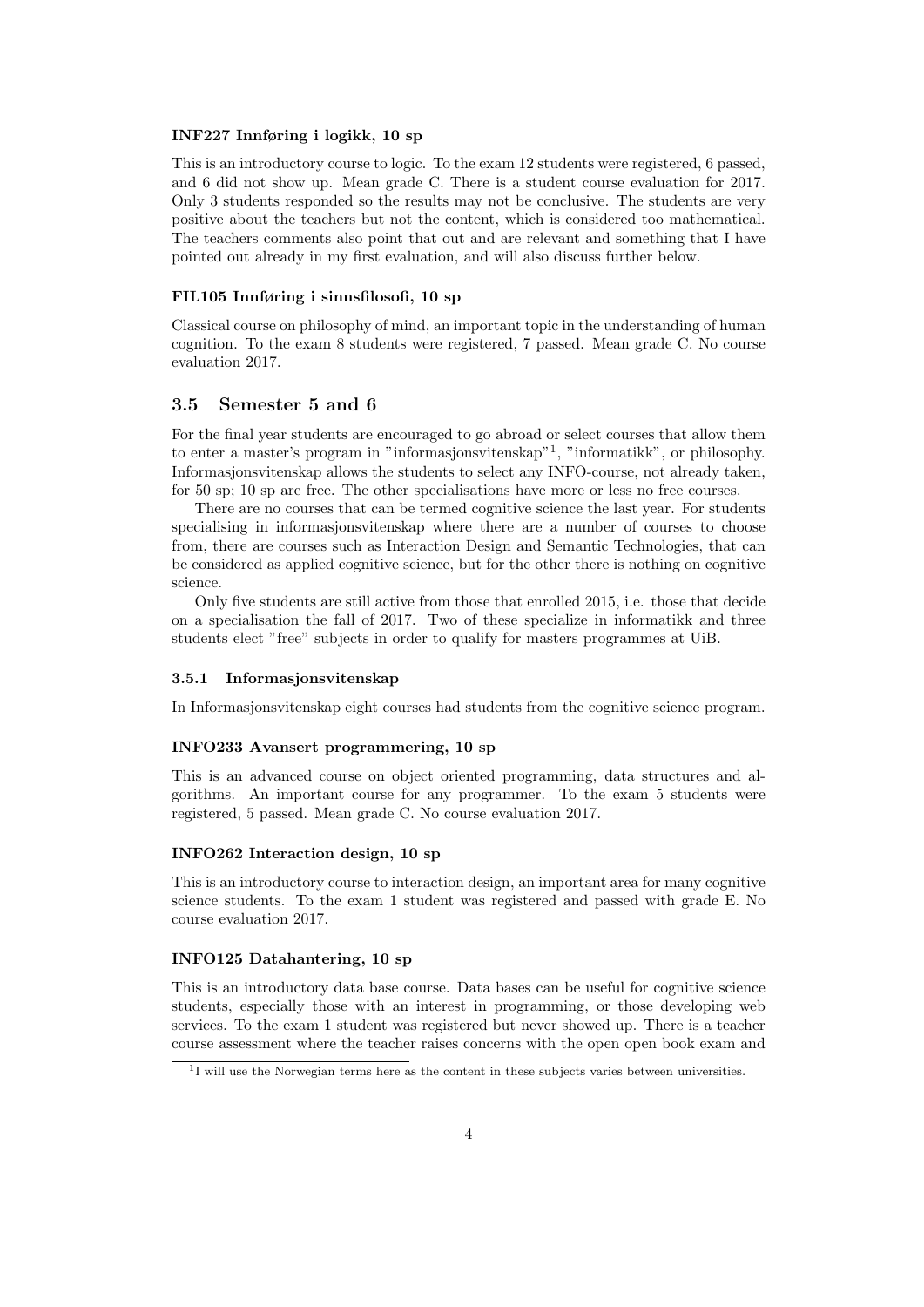that exams not necessarily contribute to learning. The teacher also proposes changes in content for next year.

#### INFO103 Informasjon och kunnskap, 5 sp

This is a theoretical course on modelling information in computer systems, i.e. there are no practical excerises. It also includes knowledge modelling and its relation to information. For cognitive science students with an interest in information processing it may be of interest. The role of knowledge and information for human cognition is, however, not emphasized in the course. To the exam 2 students were registered and passed. Mean grade C. No course evaluation 2017.

#### INFO110 Informasjonssystem, 10 sp

This is a traditional administrative data processing course with a practical project. The course may be relevant for cognitive science students that are interested in organsiations and administrative data processing. To the exam 8 students were registered and passed. Mean grade B. No course evaluation 2017.

#### INFO115 The social web, 10 sp

This is a broad course on aspects related to the social web including topics such as privacy and ethics, but also technology aspects. The course may be of interest for cognitive science students interested in information systems and semantics, but also, for instance, social cognition. To the exam 1 student was registered and passed. Mean grade C. No course evaluation 2017.

### INFO116 Semantic technologies, 10 sp

This is a course on the semantic web with a focus on techniques for adding semantic data to web resources and how to use that to retrieve data in more meaningful ways. The course can be useful for cognitive science students that either build linked data resources or those that want to use the web to collect data from ontologies. To the exam 2 students were registered and passed. Mean grade D. No course evaluation 2017.

#### INFO216 Advanced modelling, 10 sp

This is a more practical course on semantic modelling. It requires INFO116 and have the the same usefulness for cognitive science students but also with the addition of further implementation skills. To the exam 4 students were registered and passed. Mean grade B. No course evaluation 2017.

## INFO381 Research topics in artificial intelligence, 10 sp

This is an advanced course where students carry out individual research projects under supervision. Highly relevant for cognitive science students with an interest in building intelligent agents. To the exam 1 student was registered and passed with grade B. No course evaluation 2017.

#### 3.5.2 Informatikk

In Informatikk three courses had students from the cognitive science program.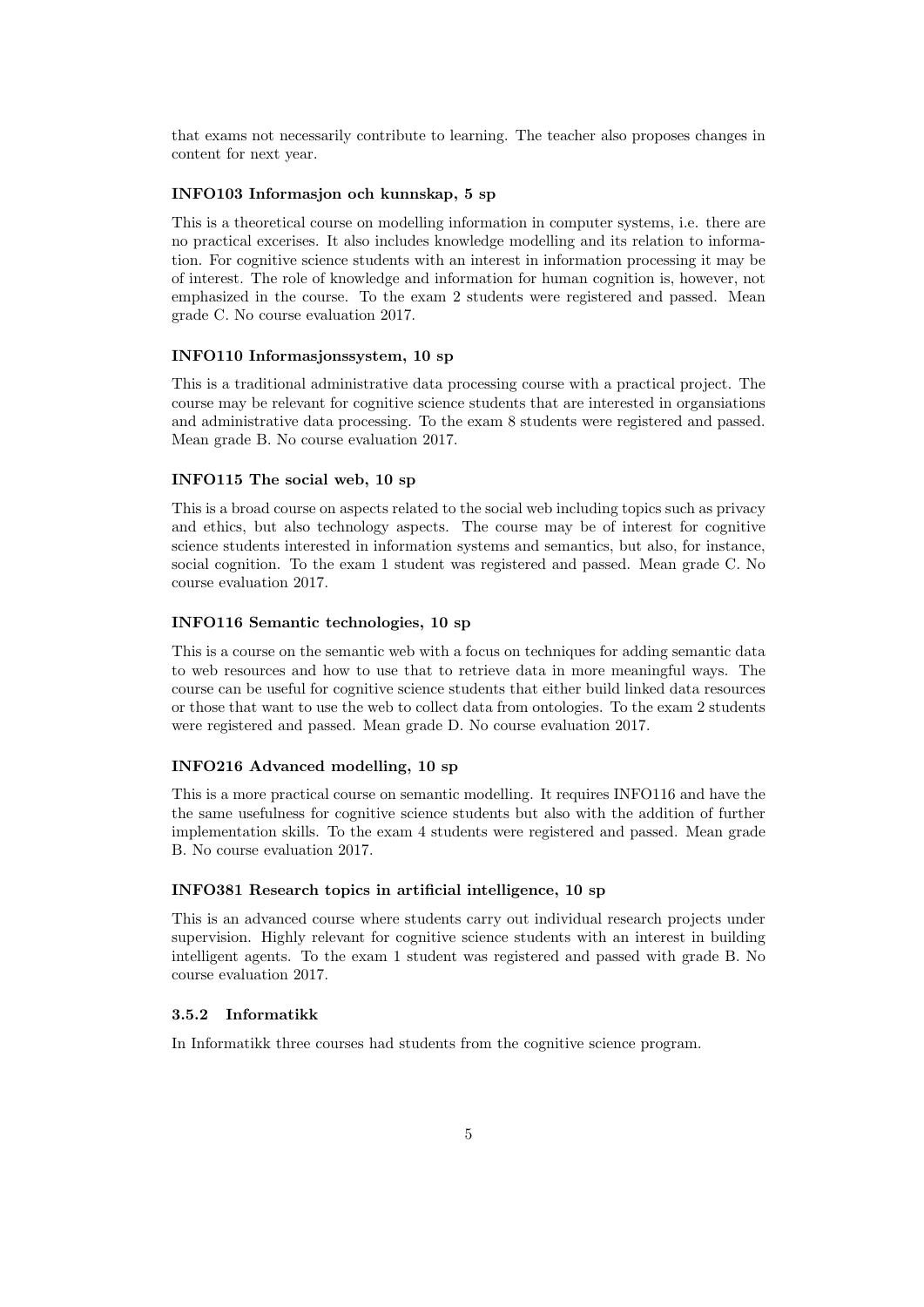#### INF102 Algoritmar, datastrukturar og programmering, 10 sp

This is an introductory course to algorithms and data structures. Cognitive science students benefit from such a course as it gives them tools for complexity analysis and means for data modelling. To the exam 4 students were registered, 3 passed with mean grade C. There is no evaluation for 2017.

#### MAT111 Grunnkurs i matematikk I, 10 sp

This is a traditional calculus course. Can be interesting for some cognitive science students, but linear algebra would probably be more useful. To the exam 2 students were registered, 1 passed, and 1 did not show up. Mean grade C. No course evaluation 2017.

#### INF122 Funksjonell programmering, 10 sp

This is a programming course where the functional programming paradigm is introduced. Functional programming utilises a number of important programming concepts, such as recursion and lists. Of importance for cognitive science students interested in building intelligent agents. To the exam 4 students were registered, 2 passed, and 2 did not show up. Mean grade C. No course evaluation 2017.

## 4 Overall assessment of the program's content

Overall the cognitive science program, with only two years of courses, gives a good, logic biased introduction to cognitive science. During the first two years there are 14 compulsory courses that can be roughly grouped into five major areas:

### • Langauge and Philiosphy 30 sp

EXPHIL-PSSEM Examen philosophicum, 10 sp, EXFAC00SK Examen facultatum, LING122 Språg og kognisjon, 10 sp, FIL105 Innføring i sinnsfilosofi, 10 sp

#### • Cognitive Science, 10 sp

KOGVIT101 Introduction to the Cognitive Sciences, 10 sp

• Logic, 30 sp

LOG110 Introduksjon til formal logikk, 5 sp, LOG111 Deduksjon og metalogik, 10 sp, INFO102 Formelle metodar for informasjonsvitskap, 5 sp, INF227 Innføring i logikk, 10 sp

• Computer Science, AI, 25 sp

INF100 Grunnkurs i programmering, 10 sp, INFO282 Knowledge Representation and Reasoning, 10 sp, INFO283 Problemløysing og søk i kunstig intelligens, 5 sp

#### • Cognitive psychology, 15 sp

DASPSTAT Statistikk for kognisjonsforskning, 5 sp, PSYK120 Biologisk og kognitiv psykologi, 10 sp

As I pointed out already in my first evaluation the program has a huge bias towards courses in logic that I do not find motivated for studies of cognitive science. It is also pointed out by one teacher that the cognitive science students do not always have the mathematics needed for more formal studies of logic. Logic is important in order to understand symbolic cognition but this also means that there is no room for subsymbolic cognition, at least within the two years of compulsory courses. Subsymbolic cognition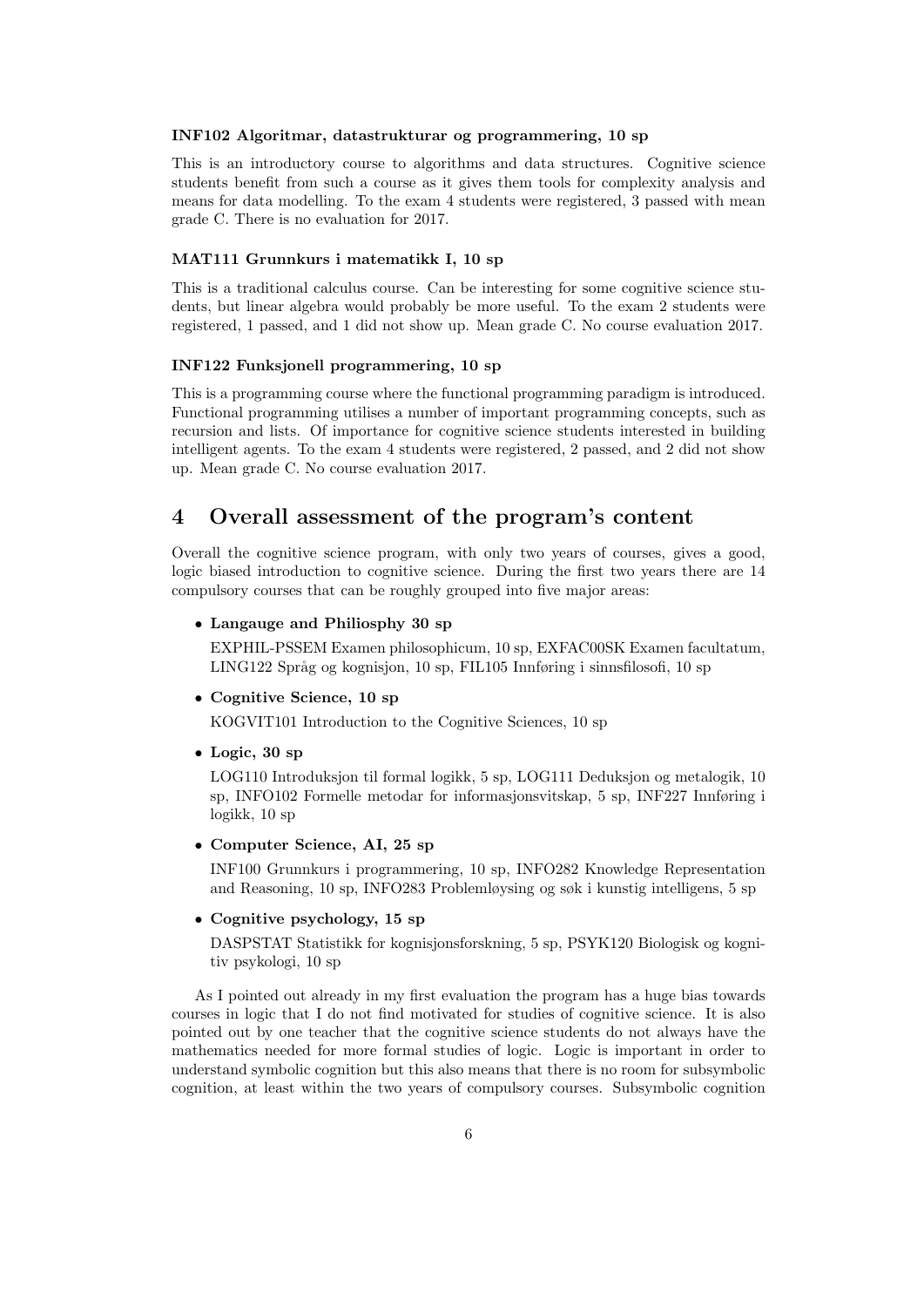is important in cognitive science and recently also in AI where machine learning nowadays mostly builds models based on recurrent neural networks. Courses on cognitive neuropsychology (PSYK120 gives an introduction), cognitive modelling and artificial neural networks (KOGVIT101 gives an introduction) would be a good complement to the courses offered within the program to cater for subsymbolic cognition. This gives a more balanced theoretical understanding of cognitive science.

With that said, it is obvious that the cognitive science students benefit from the emphasis on symbolic cognition as they, 2017, have decided to take courses on semantic modelling from various perspectives (INFO103, INFO115, INFO116, INFO216) for the fifth and sixth semester. The cognitive science program gives a very good basis for advanced studies in this, important, area. Cognitive science students can further benefit from their understanding of human cognition and the methods used in cognitive psychology to give unique contributions to, for instance, service design of linked data.

Cognitive Science students interested in various aspects of servive and interaction design have the elective course in interaction design. Interaction design is one area where cognitive science students have outstanding competence and I recommend a compulsory course and also further courses allowing for more advanced studies on human computer interaction.

Within the program there are no courses on cognitive engineering or human factors. This is another area where cognitive science students have unique competence in that they understand both humans and computers and can work with, for instance, autonomous vehicles, social robotics, advanced control rooms, and internet of things.

As I have pointed out in previous assessments I think two years is not enough to cover cognitive science. The program should comprise three years of cognitive science directed courses, many of the current elective could be included in such a three year program but I believe that the full potential of cognitive science will be better exploited with more cognitive science oriented compulsory courses. At the same time students must, of course, be allowed to study abroad during the third year.

Finally I would like to stress the lack of a larger individual project, e.g. a bachelor's thesis. For further studies, especially PhD studies, such experience is invaluable and should be part of any bachelor's program.

## 5 Evaluation of assessments

The courses have a variety of assessments and I am confident that each teacher has chosen the appropriate type of assessment for their course and also that the gradings are appropriate and that markings are correct.

The program has a policy that every course shall be evaluated each year by the teacher and every third year by students. For many courses this is not the case, at least not when I look in Studiekvalitetsbasen. I have also had access to student assessments for some courses in informasjonsvitenskap. For most of the evaluations I do not know how many students that studied cognitive science and, thus, my comments on student evaluations are not specific to cognitive science students, unless explicitly stated.

For the year 2017 only INFO102, INFO282, INFO283, INF227 and INFO125 had some form of course assessment, either done by the students or by the teacher. I still think that the cognitive science program committee should take this lack of evaluations serious. It is their main instrument for evaluating the courses from a student perspective and students very often know how the various courses contribute to their understanding of what cognitive science is and if courses overlap or do not provide enough knowledge in certain areas, especially since they, in the KOGVIT101 get an overview of what they should know as cognitive scientists. And, of course, teachers, in their assessment, can